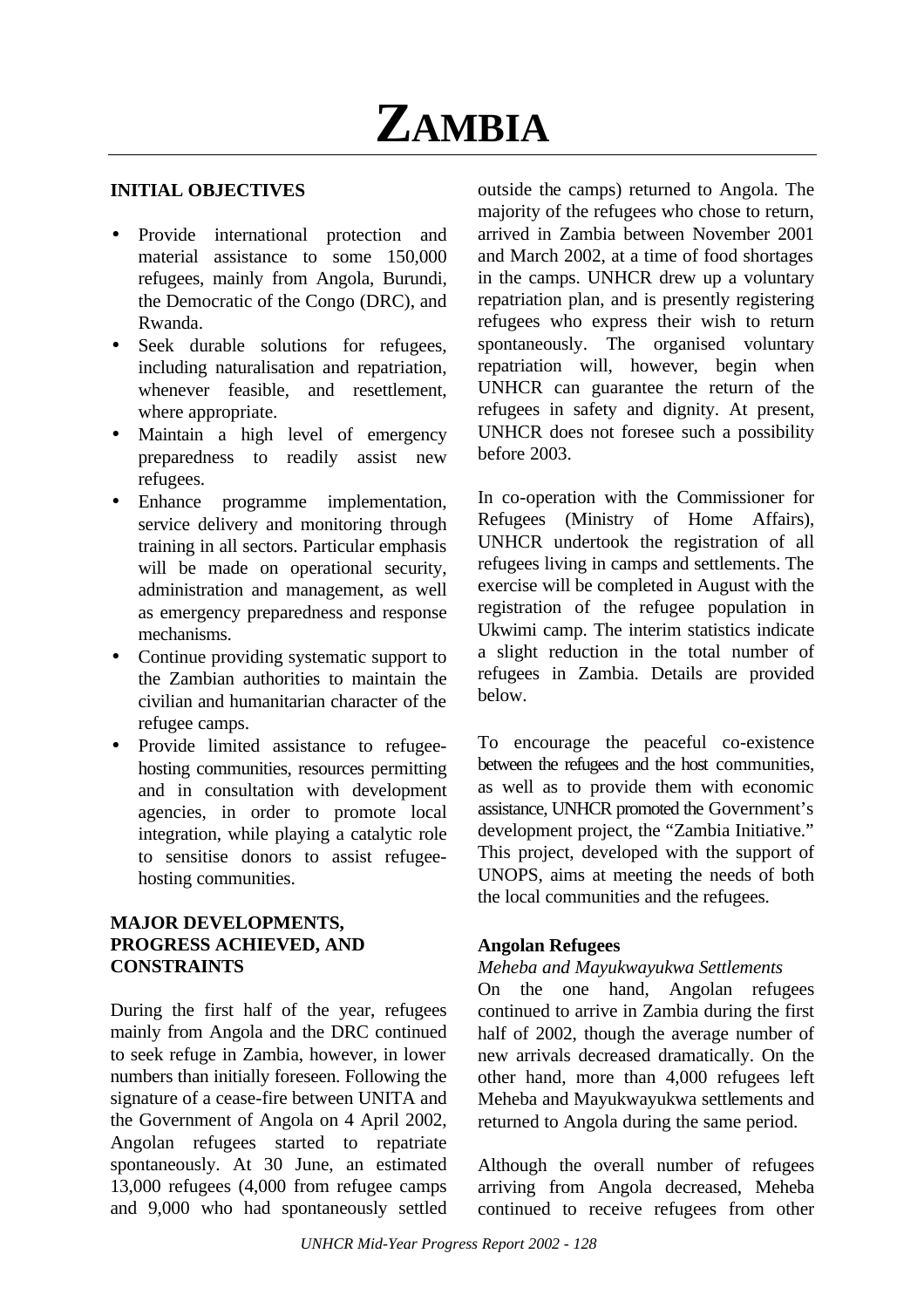countries, mainly from the DRC and the Great Lakes region. The majority of the refugees in the settlement resided in the camp since the mid-1970s. Therefore, unlike the newly arrived refugees, they do not receive food assistance. All refugees in this settlement benefit from education, medical treatment, nutritional support, seeds and various community services. An implementing partner provides emergency health care for the newly arrived, while the Government manages the overall health care in all settlements. Out of the 14,685 eligible school children, 5,954 are enrolled in basic and secondary schools in Meheba.

The majority of the 24,000 refugees settled in Mayukwayukwa benefit from education, health and nutritional support, seeds and tools, and various community services. With the exception of the refugees who resided for a long time in the camp (some 4,500 people), all new arrivals also receive food from the WFP. Out of the 8,930 school-aged children, 4,222 are enrolled in schools.

## *Nangweshi Refugee Camp*

Nangweshi camp was established in January 2000 for a population of 15,000 people. At the end of June 2002, the number of refugees living in Nangweshi increased to 23,114. 70 per cent of the refugees are women and children coming mainly from the Angolan Province of Cuando Cubango. Due to continued influxes, UNHCR negotiated with the Government and the traditional chiefs, and allocated an additional 1,509 ha near the camp to accommodate all the refugees. Poor road conditions and, in particular, the floods during the rainy season make access to Nangweshi almost impossible, causing delays in the delivery of assistance and serious logistical problems. The Office in Lusaka purchased a small boat to circumvent these constraints.

Women acquired various community-based skills and they participated in the decisionmaking process. UNHCR supported education workshops and sensitisation programmes where women received training in different vocational areas. As a result, they now successfully manage grinding mills and poultry farms and are engaged in weaving and sewing activities. The Office also raised awareness on HIV/AIDs and other aspects of reproductive health. 9,166 out of some 9,400 school-age children (over 97 per cent) also attend school. This is the highest rate of attendance in all the camps and settlements in Zambia.

# *Ukwimi Refugee Camp*

The Government of Zambia and UNHCR continued to relocate Angolan refugees with military background to the Ukwimi refugee camp, as agreed in 2001. The population in this camp rose from 2,345 in December 2001 to 2,412 in June 2002.

# **Congolese Refugees**

## *Mwange and Kala Refugee Camps*

A comprehensive registration exercise was undertaken from January to June 2002. The estimated number of refugees in both camps was approximately 50,000. Through registration, UNHCR recorded 21,198 refugees residing in Mwange and 16,822 refugees residing in Kala. These figures do not include the spontaneously settled refugees living with and working for local populations along the border areas. Notwithstanding the efforts for peace-making in the region, the camps continued to receive refugees, though in smaller numbers than anticipated.

UNHCR continued to identify vulnerable refugees both in Kala and in Mwange camps. Emphasis was placed on providing shelter material to the community so that the most needy could receive assistance in building their shelter. To empower women to be selfsustaining, most women were trained in weaving, sewing, poultry and bee-keeping. Men were trained in carpentry, agriculture, brick-making and woodwork.

In Kala, there are 10 primary schools with 4,215 pupils (of whom 2,013 are female), one secondary school with 152 students, one pre-school with 337 pupils, and English language classes with 563 students. In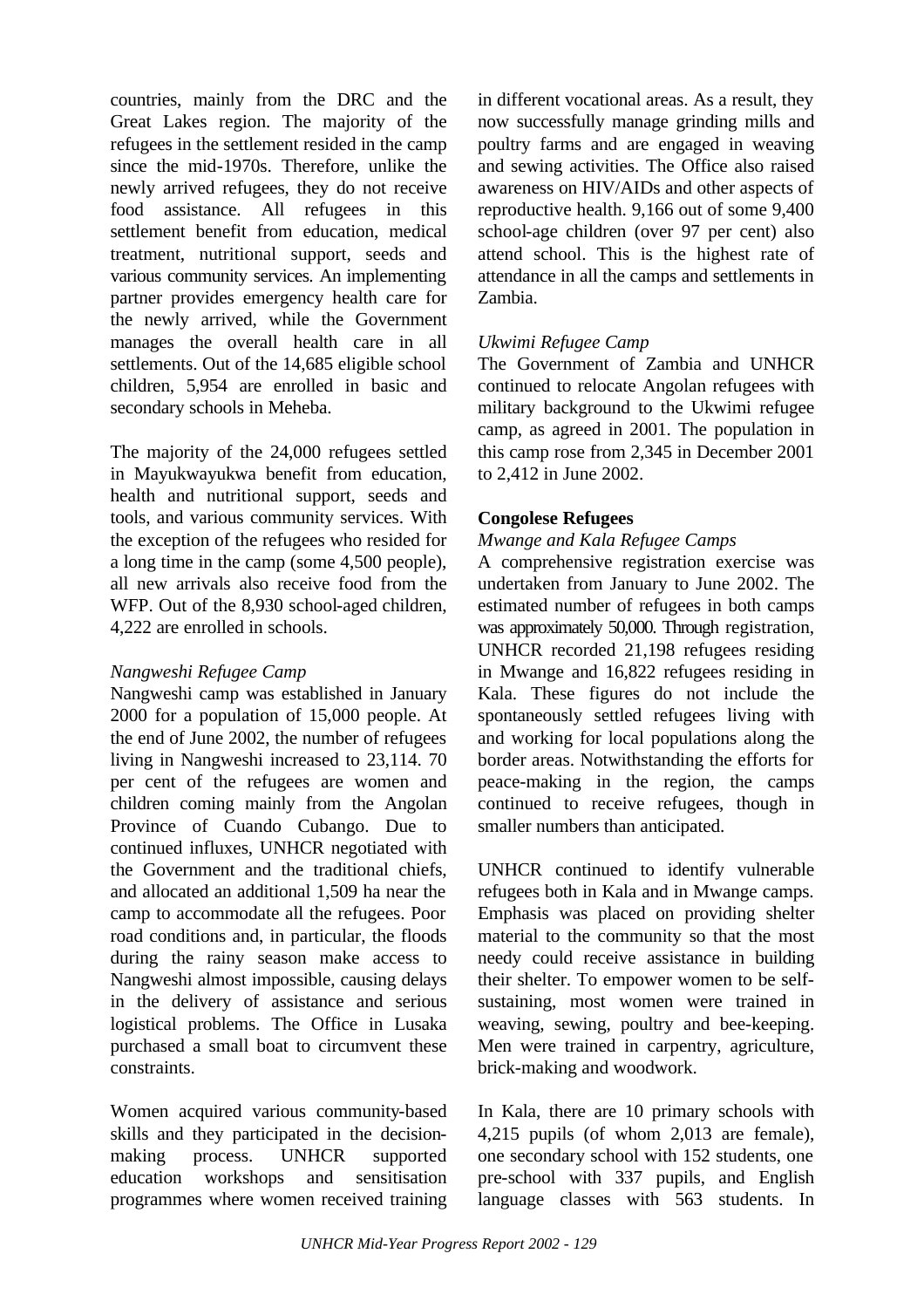Mwange, the primary schools accommodated 6,680 pupils (3,471 of whom are female, and 3,209 male). 550 students attend the secondary school.

Tangible improvements were achieved in agriculture and in forestry in both camps. Farmers' co-operatives were formed and engaged in marketing farm produce. As a consequence, refugees in Mwange camp sold 35 MT of beans from January to June 2002. An additional 5,400 ha was allocated in Mwange for agricultural activities. Tree nurseries with different types of seedlings/tree species were established and planting encouraged to improve the environment. An environmental education pilot project is also being undertaken in Mwange camp with technical assistance from UNESCO/PEER. Insufficient funding of the programme has affected the implementation of certain sector activities.

Due to funding shortfalls, WFP distributed only 50 per cent of the programmed food rations for the refugees. This problem was further exacerbated by the drought which led to poor harvests. Many refugees depended solely on the food provided by WFP. Lack of sufficient food contributed to malnutrition, especially amongst the newly arrived refugee population.

## **Urban Refugees**

At 30 June 2002, UNHCR provided assistance to an estimated 5,000 urban refugees. One of the main protection problems faced by urban refugees was arbitrary arrest and detention. Joint efforts were made by UNHCR and the Commissioner for Refugees to reduce such incidences.

The sub-committee on residency, established in 2000, under the national eligibility board, reviews and adjudicates requests for urban residency status. The sub-committee has now been meeting on a regular basis to make decisions on applications made by refugees wishing to reside in urban areas. The registration of urban refugees also contributed to reducing the number of arbitrary arrests. UNHCR, in co-operation with the Government, continued to register refugees and provide them with identity cards. The registration enables UNHCR to collect additional information on the refugees (e.g. medical cases, students, protection cases, refugees considered for resettlement, etc.).

In co-operation with its implementing partners, UNHCR continued to provide services to the refugees in various sectors including health, education, income generation, vocational skills-training, social counselling, and recreational activities. From January to June 2002, scholarships were offered to 320 pupils (164 boys and 156 girls) in primary schools mainly in Lusaka and to children of newly arrived refugee families. Scholarships were also given to 552 secondary school pupils (178 girls and 374 boys). A total of 27 women and 68 men from Meheba, Mayukwayukwa, as well as from urban areas, benefited from the professional training programme. The Makeni skills training centre in Lusaka offered vocational skills-training in carpentry, tailoring, metal fabrication, traditional crafts, as well as English language courses. Over 100 persons benefited from this training and some 80 persons were enrolled in English language courses. In general the number of female refugees who applied for higher education remains low due to early marriages, and lack of information on training opportunities. Since January 2002, two education officers from the YMCA Refugee Project are working in Meheba and Mayukwayukwa camps to encourage the participation of women in the training courses.

| Progress as measured against indicators |                        |
|-----------------------------------------|------------------------|
| <b>Impact/Performance Indicators</b>    | <b>Actual Progress</b> |